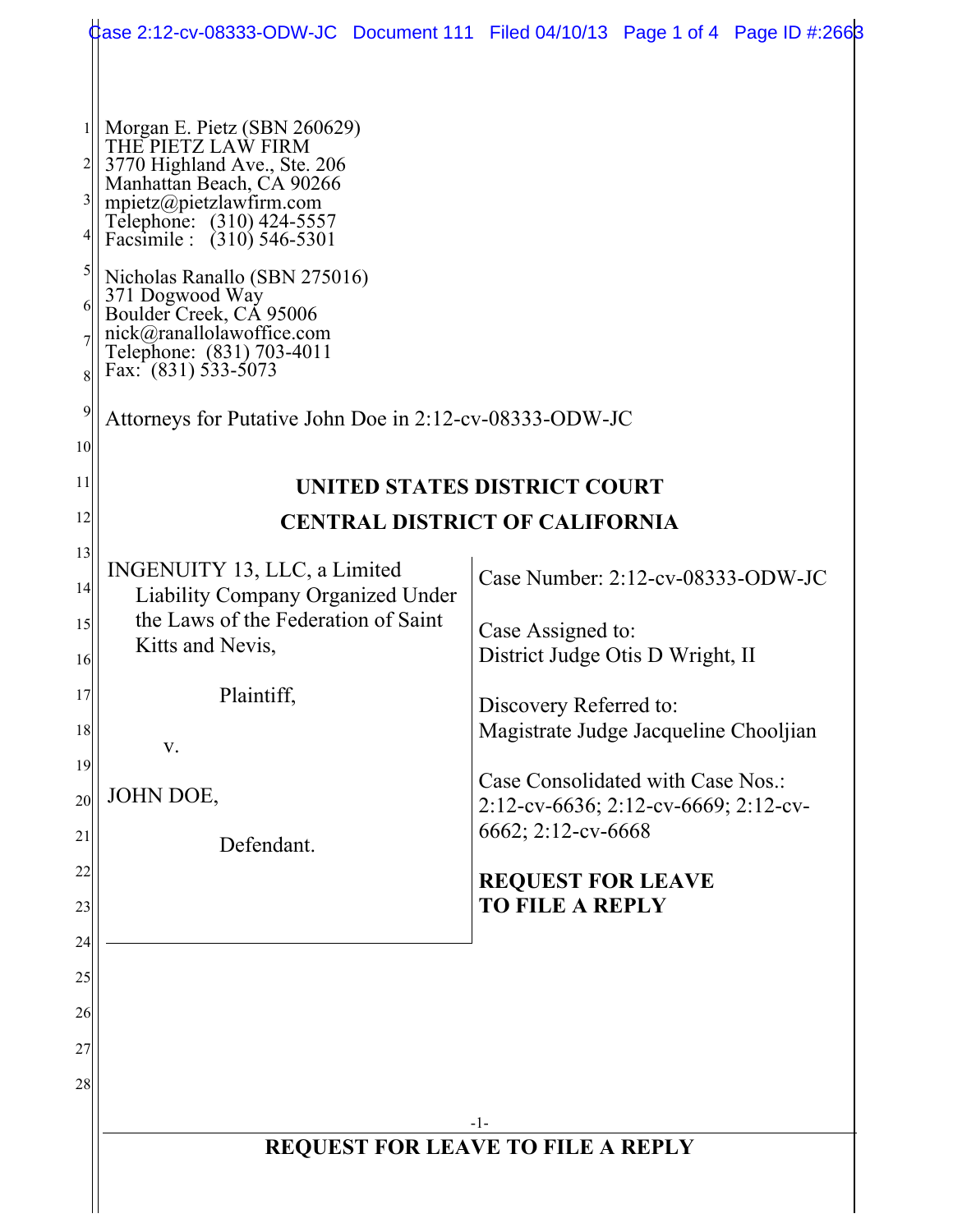## **REQUEST FOR LEAVE TO FILE A REPLY**

1

2

3

4

5

6

7

8

The putative John Doe in 2:12-cv-08333-DMG-PJW by and through counsel, hereby requests leave to file a brief reply, of no more than 10 pages, by Tuesday April 16, 2013, in response to the new information contained in the three Responses to the Order to Show Cause filed by counsel for Paul Duffy, Prenda Law, Inc., and Angela Van Den Hemel (ECF No. 108); for Paul Hansemeier (ECF No. 109); and for John Steele (ECF No. 110). The proposed pleading would focus on the following:

9 10 11 12 13 14 15 16 17 18 19 20 21 22 23 24 25 26 27 28 First, there are two documents, not yet before this Court, establishing that John Steele, at least, *does* have an interest in Prenda clients, including AF Holdings. The documents are (i) a legal brief submitted by Steele's (prior) outside counsel to the State Bar of Florida, wherein Mr. Steele explained that "The Prenda law firm is comprised of Attorney Joe Perea and Paralegal Mark Lutz. Mr. Steele is actually a client of Prenda*. Steele maintains an ownership interest in several of Prenda's larger clients*. His presence at Prenda would be solely in the capacity of a client." (emphasis added). Since this pleading was filed in a judicial proceeding before the State Bar of Florida, this Court can properly take judicial notice of it. Further, (ii) there is a meet and confer email from AF Holdings / Prenda's local counsel in Florida, a Mr. Jacques Nazaire, wherein he states that Mr. Steele has an interest in AF Holdings, LLC. Specifically, while writing to Georgia John Doe defense counsel Blair Chintella about the Alan Cooper situation, Mr. Nazaire stated in an email "I would like to subpoena him [*i.e., Alan Cooper*] and have him state under oath that he has never received a dime from *John Steele, who has an interest in*  AF." (emphasis added). Although the email is hearsay, it is admissible as an admission by a party opponent, because it was made by Mr. Nazaire in his capacity as an agent of AF Holdings, LLC. These documents directly rebut assertions made by Mr. Steele's counsel (assertions, which, it should be noted, were unsupported by any declaration from Mr. Steele) that there is "no evidence" Steele is involved with

## **REQUEST FOR LEAVE TO FILE A REPLY**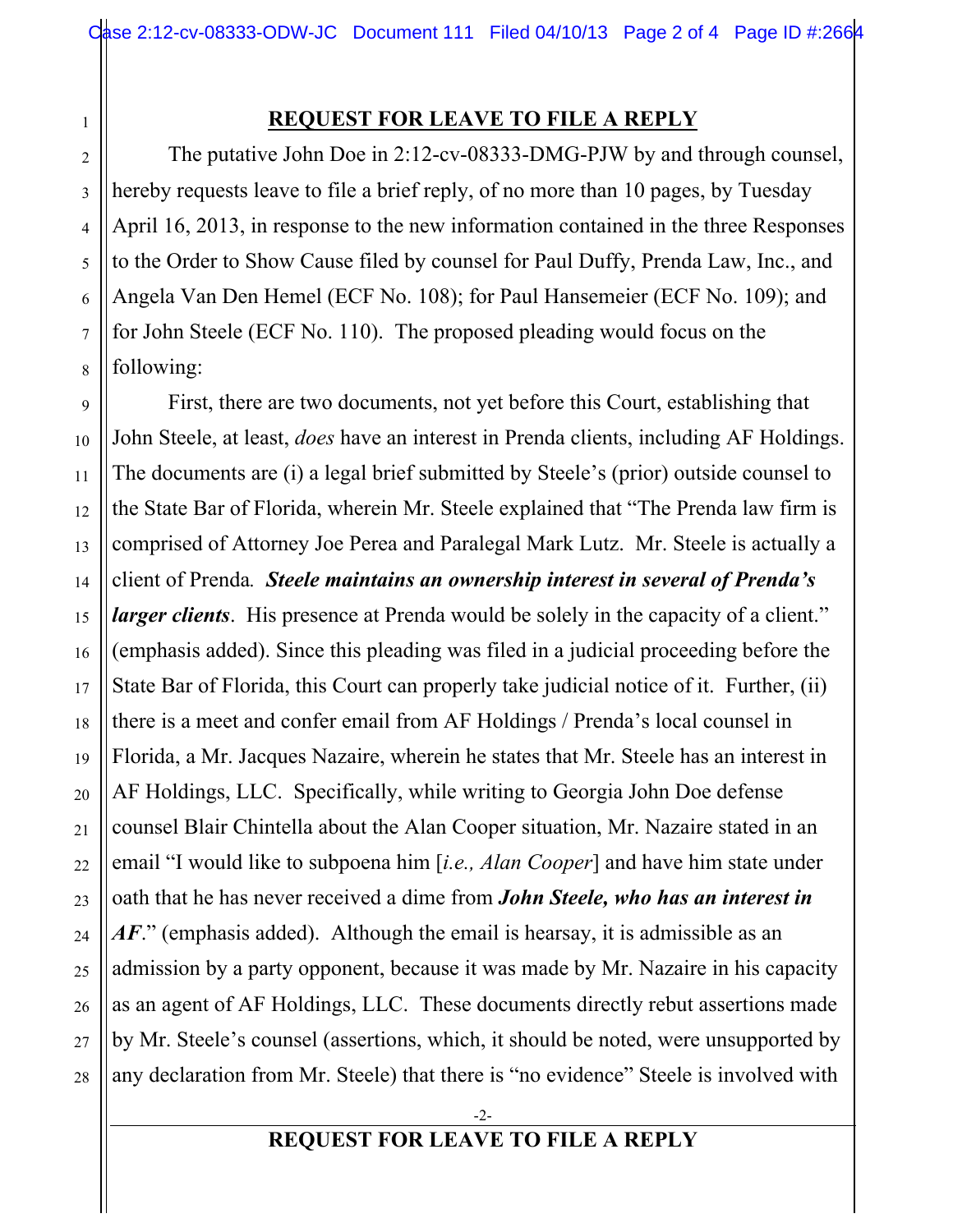the "clients" or this litigation. Undersigned counsel had hoped to question Mr. Steele about these documents at the April 2, 2013, hearing. Similarly, there is also evidence that Mr. Hansemeier has been more involved in this case than he lets on.

1

2

3

4

5

6

7

8

9

10

11

12

13

14

15

16

17

18

19

20

21

22

23

24

25

26

27

28

Second, the outrageous attacks made on the real Alan Cooper are shameful. However, they are also easily discredited, and undersigned counsel would appreciate an opportunity to do so. Similarly, the other two declarations submitted by Mr. Duffy and Prenda also have problems, which undersigned counsel would like to briefly address and refute. Rebuttal will include a declaration by a defense IT expert.

Third, there is an important issue in this case, with potentially far-reaching implications that go beyond Prenda, which is in danger of being overshadowed by the allegations of fraud and attorney misconduct. Specifically, Prenda's current special counsel has offered the most spirited defense to date of the "shoot first and identify [] targets later" business model, which Judge Milton Shadur of the Northern District of Illinois chastised John Steele about all the way back in 2011. *Boy Racer, Inc. v*. *Does 1-22*, No. 11 C 2984, Slip Op. (N.D. Ill. May 9, 2011) (Shadur, J.). At the April 2, 2013 hearing, undersigned counsel had also hoped to further probe Prenda representatives on reasonableness of the Wagar and Denton investigations and of the "snapshot" infringement theory, but the blanket invocation of the Fifth Amendment by Prenda's associated attorneys obviously prevented that from occurring. As undersigned counsel previously noted, the role that Rule 11(b) pleading standards should play in these kinds is an important issue that has been underexplored in existing case law. In light of the potential precedential importance of an order on that issue, a reply to all the new legal arguments is likely in order.

In addition to the three main issues noted above, there are a few other smaller points which undersigned counsel would also like the opportunity to address. Accordingly, the putative John Doe in 12-cv-8333 respectfully requests leave of Court to file a final reply of no more than ten pages, plus rebuttal exhibits, by Tuesday April 16, 2013.

## **REQUEST FOR LEAVE TO FILE A REPLY**